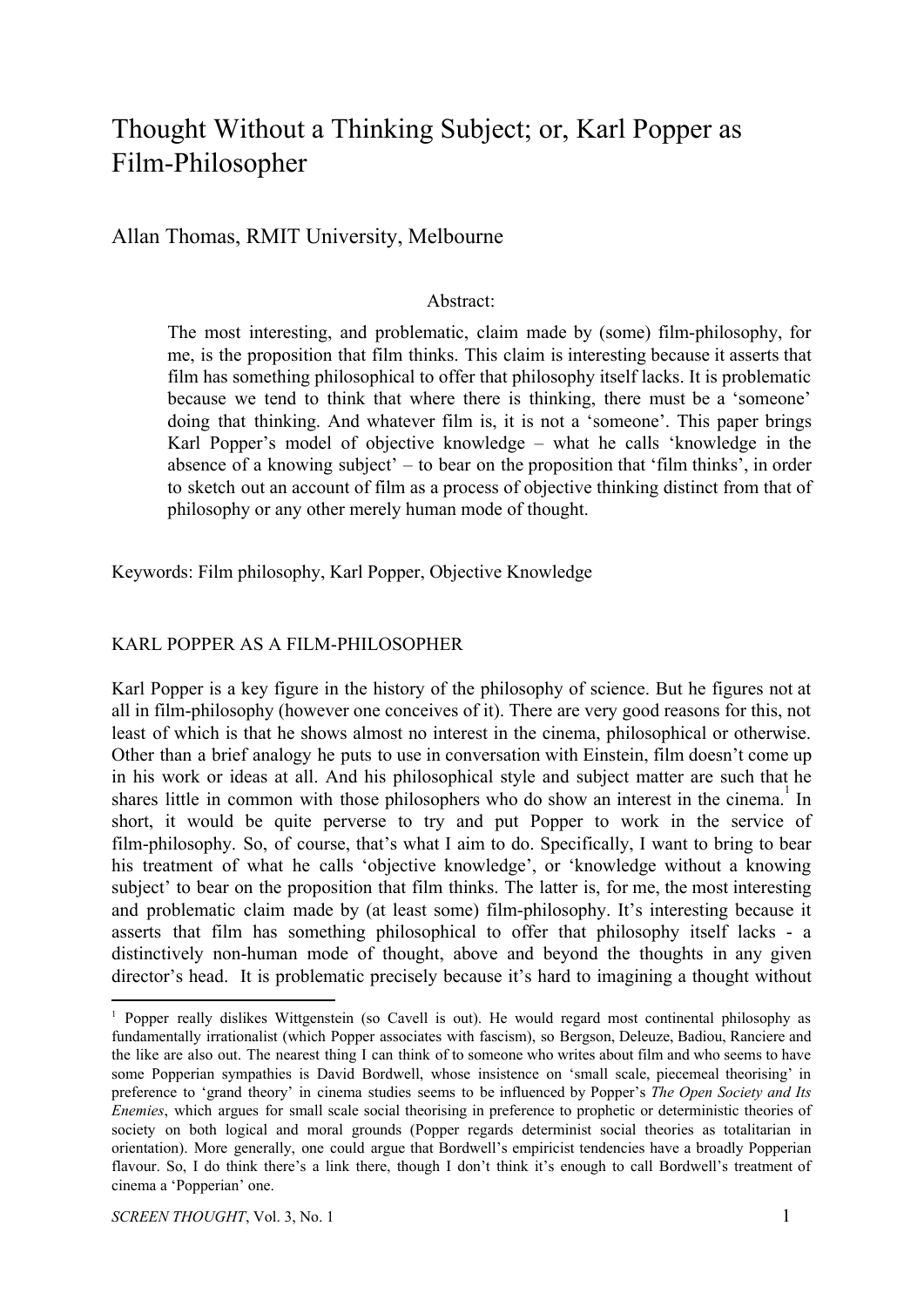someone to think it. So, if one wants to uphold this claim, one can either argue for film constituting an active subjectivity in its own right, one distinct from its all-too-human makers (and I can see no evidence that films are self-conscious entities in their own right); or one can try to offer a plausible account of what a thought without a thinking subject might look like. Popper does not provide this account, quite. But I think I can make him.

Popper is most famous for his falsificationist account of scientific knowledge, which argues that scientific theories can never be validated or confirmed, but can only be falsified, at least insofar as science is in the business of looking for universal laws or constants. But this is not the aspect of his work that interests most me here (whatever film-philosophy is, I'm pretty sure it's not science, or the philosophy of science). I'm more interested in the metaphysical commitments underpinning his work, and the philosophical consequences that follow from them. $2$ 

Here's the kind of world Popper thinks we live in: he is a realist and an objectivist, who believes the world exists independently of what we think or know or believe about it. He's an indeterminist, meaning he thinks that the future is not fully determined by the past. And he's an anti-essentialist – he thinks there are no such things as essential properties, only relational ones. He offers a range of arguments across his work for how these commitments might be justified, and why he thinks we too should share them. But he knows they are metaphysical, and so ultimately undecidable. He holds these philosophical commitments because he thinks that without them neither science nor the growth of scientific knowledge as we understand them would be impossible.

The reason I think Popper's ideas offer a useful angle on film-philosophy is not because of his proximity to science's place of privilege in Western hierarchies of knowledge. Rather, it is because his philosophical commitments make him a process philosopher – one who posits processes as more fundamental than things, and movement as more fundamental than stasis. This is not the usual way of thinking about Popper or his work. Not only does the importance of falsification in his work seems to foreground breaks, or interruptions, or stoppages more than flows, or streams, or continuity, he is actively hostile to many of the philosophers we might usually think of as process philosophers.<sup>4</sup> Nevertheless, the process orientation of Popper's work is a necessary consequence of his particular form of realism, since for him, 'the reality of time and change…[is] the very crux of realism.' (2002a, p.149). In other words, he is a temporal realist, and the objective reality of the world that he is committed to is

<sup>&</sup>lt;sup>2</sup> Metaphysics is such a slippery term that I think it's useful to say what I mean by it, which is that a metaphysical claim is one that can neither be proved nor disproven, either by empirical investigation or logical analysis. The older style of analytic philosophy would dismiss such a claim as meaningless, but I do not, since such claims have real consequences for the kinds of knowledge, or arguments, or practices they make possible or preclude. In short, a metaphysical commitment is a fundamental claim about the kind of world we live in, one that shapes the sense it makes, and that we make of it. I'm drawing here on A. W. Moore's definition of metaphysics as 'the most general attempt to make sense of things' (Moore 2012, pp.1–7).

<sup>3</sup> For example, Popper is an anti-essentialist because an explanation of things by way of essences stops with the putative essence and can go no further. But this is no better than saying 'God did it', or 'it is what it is'. Any explanation worthy of science must itself be capable of being explained in turn: if we explain A by way of B, B in turn demands an explanation. And that explanation, C, must also be explained, and so on without end. So, for Popper, it's explanations all the way down.

<sup>4</sup> He regards Henri Bergson's work, for example, as fundamentally irrationalist, and irrationalist philosophy as playing a key part in the rise of totalitarianism in the  $20<sup>th</sup>$  Century. The latter, larger claim is at is the core of Popper's *The Open Society and Its Enemies*. (2008a, 2008b)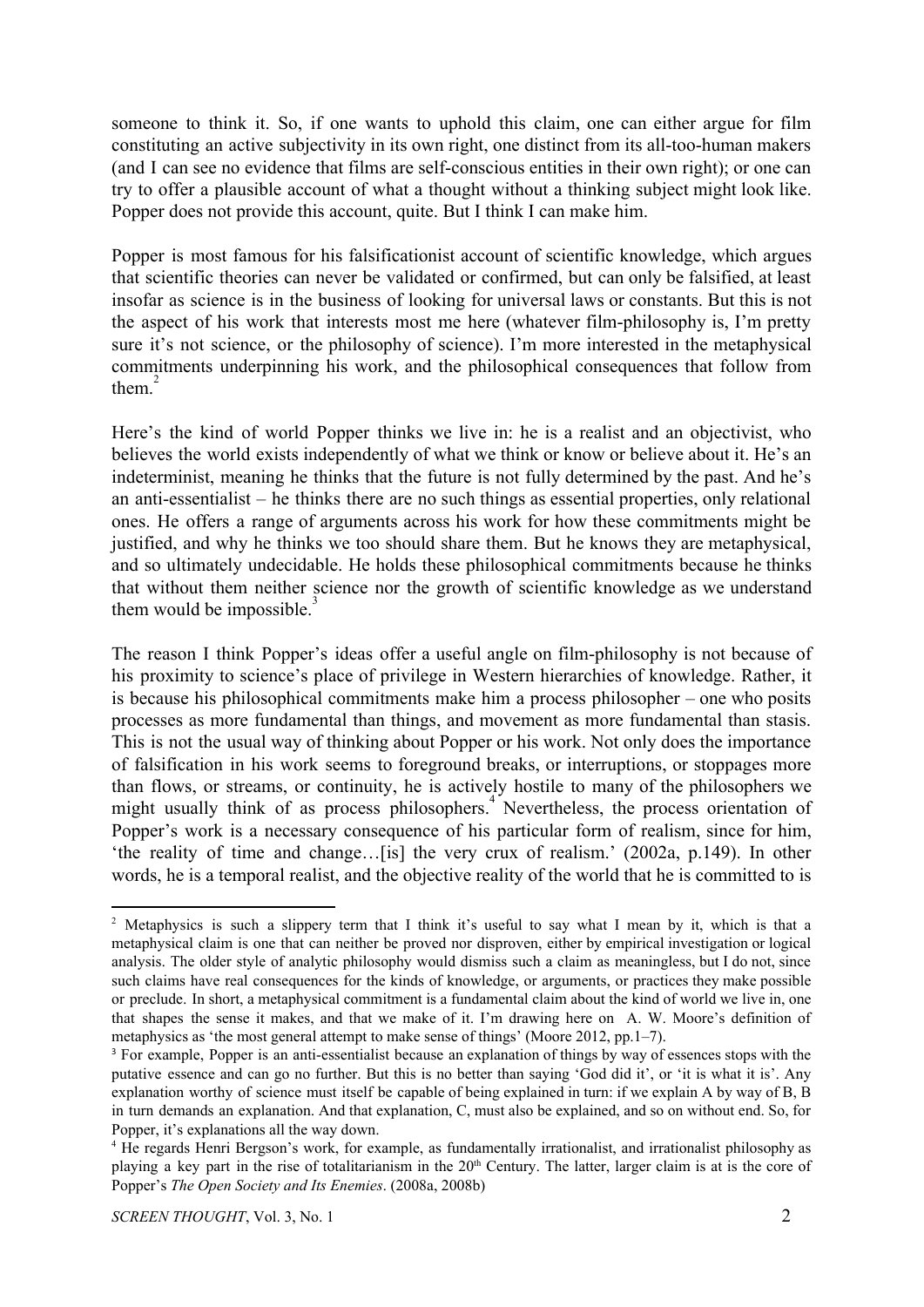one in which change is more fundamental than stasis, and process more fundamental than things.

I think this is a useful starting point for thinking about film, because if the movies are anything at all, they are movement, change, process. So, the objective reality Popper attributes to change offers us a way to start to think about the realist vocation that has so often been attributed to the cinema, in so many different ways. If time and change are the crux of realism, then cinematic realism would first of all be a question of its capacity for movement, and not for representation. And this tension and relation between real movement and the abstract representations subtracted or cut out from it seems to me fundamental to the paradoxes of the cinema, which produces movement out of still images cut out from the real movement of the world.

## DETERMINISM AND THE CINEMATIC ILLUSION

Popper is an indeterminist because he thinks determinism rests in the last instance on an idealist metaphysics, one that reduces our experience of time and change to a subjective illusion. It's on this point that his one cinematic allusion is brought to bear, as part of an attempt to persuade Einstein away from the latter's determinist convictions (most famously summed up in the assertion that 'God does not play dice'). As Popper tells the story, he pointed out that a fully deterministic universe of the kind Einstein believed in would be one in which everything is given entirely in advance, since 'the future, being causally entailed by the past, could be viewed as contained in the past' (1991, p.91). Such a world would be one in which nothing new or unforeseeable would or could ever happen, a world in which movement and change would be an illusion – what Popper calls a 'Parmenidean block-universe' (2002b, p.106). Such stasis is clearly at odds with the movement and change we experience in everyday life. Determinism can only account for this disparity as an outcome of our limited perspective on the world – only able to grasp one 'time slice' of this static universe at a time, one after another, we experience movement and change where there is none. It is here that Popper's motion-picture analogy comes into play - each 'time slice' would be like the still frames of a motion picture, creating the illusion of movement as they pass successively through the projector (1991, pp.90–92). But this, he says:

> amounts to saying that the arrow of time is subjective, and that time as we experience it is an illusion – a view which forms an integral part of an idealistic or subjectivistic philosophy, and which is linked up with further idealistic and subjectivistic consequences (1991, pp.89–92).

So, if we want to be realists, and objectivists, we had better not be determinists. If we wish to assert the reality of time and change then the objective reality of the world must be such that that world is open, and not closed: its future must not be fully predictable on the basis of its past. 5

<sup>&</sup>lt;sup>5</sup> Though partial predictions are always possible, in a range of different senses of the word 'partial' For example: partially accurate (not perfectly precise); predictions of finite temporal extent (predicts only part of the future); predictions that bear on only part of the world (e.g. laws that predict specific limited features of the world, such as, say, the temperature at which water will boil as sea-pressure).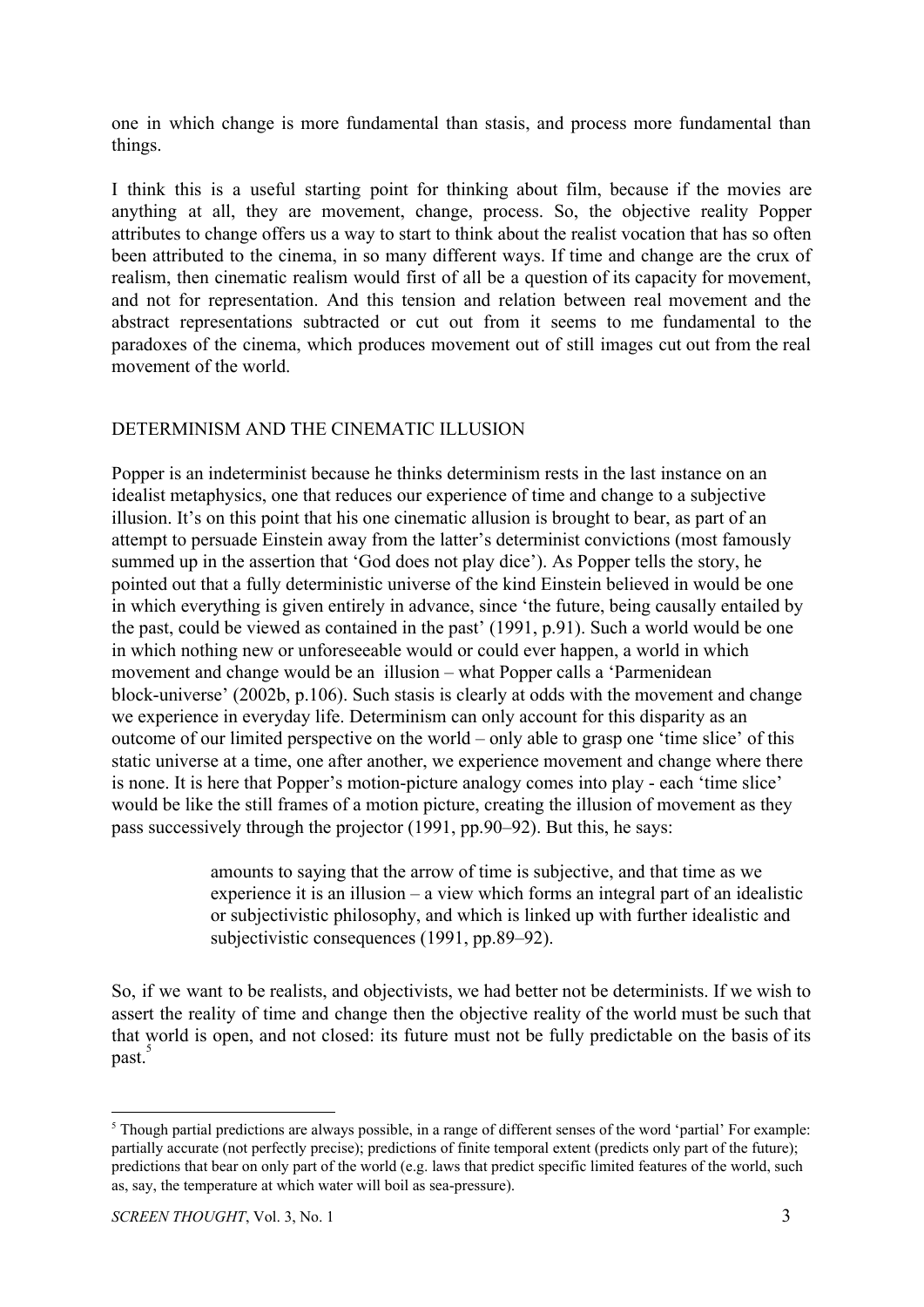What's notable here is that Popper's use of the cinema as a metaphor for an illusory grasp on the reality of change bears a striking similarity to what Henri Bergson calls the 'cinematographic illusion'. Bergson argues that our natural tendency is to grasp the <sup>6</sup> continuously changing reality before us by way of static points abstracted from it, just as the frames of a strip of film capture movement as a series of still images.

We take snapshots, as it were, of the passing reality; and, as these are characteristic of the reality, we have only to string them on a becoming, abstract, uniform and invisible, situated at the back of the apparatus of knowledge in order to imitate that which is characteristic of this becoming itself (1998, p.306).

The 'apparatus of knowledge' here is analogous to the film projector at the back of the theatre, creating the illusion of movement out of still images by artificially adding its own 'abstract, uniform and invisible' movement to them. For Bergson, this illusion dominates thought, perception and language alike, for purely practical reasons – one cannot act on or master what one cannot grasp, and one cannot grasp that which is constantly changing. We abstract stasis from change because we must, if we are to live. But the consequence of this is that we lose the concrete reality of being itself.

Both Popper and Bergson use this cinematic metaphor to critique the metaphysical consequences of grasping the real movement and change of the world by way of static points. There are, of course, real differences to the ways they go about doing so. Bergson argues that we do grasp the world cinematographically, whereas Popper's argument is in the hypothetical mode – *if* determinism were complete, *then* our perception of change would be an illusion of the cinematic kind. Bergson turns cinema against the determinist metaphysics underpinning modern science, and aims to correct this metaphysical error of by way of an immediate grasp of real duration – what he calls 'intuition' – and 'so to give modern science the metaphysic which corresponds to it, which it lacks as one half lacks the other', as Deleuze puts it (1986a, p.7). Popper, on the other hand, is less interested in what science lacks (metaphysical or otherwise) than why it works – he seeks to offer an account of how and why it is that science is so successful at making (partial) sense of an indeterminist world by way of determinist principles.<sup>7</sup>

The account he offers is straightforward enough. Science poses general hypotheses, which make predictions, which can be tested against the specific empirical facts of the world (which is why Popperian science has to be methodologically determinist, at the same time as being ontologically indeterminist, since you can't predict an undetermined future). If the predictions don't match the facts, the theory is falsified. But if they do match the facts, that doesn't mean the theory is verified, since we can never test for all instances of a general law. If our theory is that all swans are white, it only takes one black swan to falsify it, but no matter how many white swans we see, we can never preclude the possibility of a black swan just around the corner. The most we can claim of a scientific theory is that it is 'as yet unfalsified', and never that it is 'true'.

<sup>6</sup> Popper's relation to Bergson is a complex one. His few overt references to the latter are highly critical, and yet the correlations between their philosophical commitments are surprisingly striking. For anyone who's interested in exploring these, I've written about them in more in *Fascism, Irrationalism and Creative Evolution, or, Deleuze Running Away* (2005).

<sup>&</sup>lt;sup>7</sup> Insofar as it works deterministically, science does indeed grasp the world cinematographically.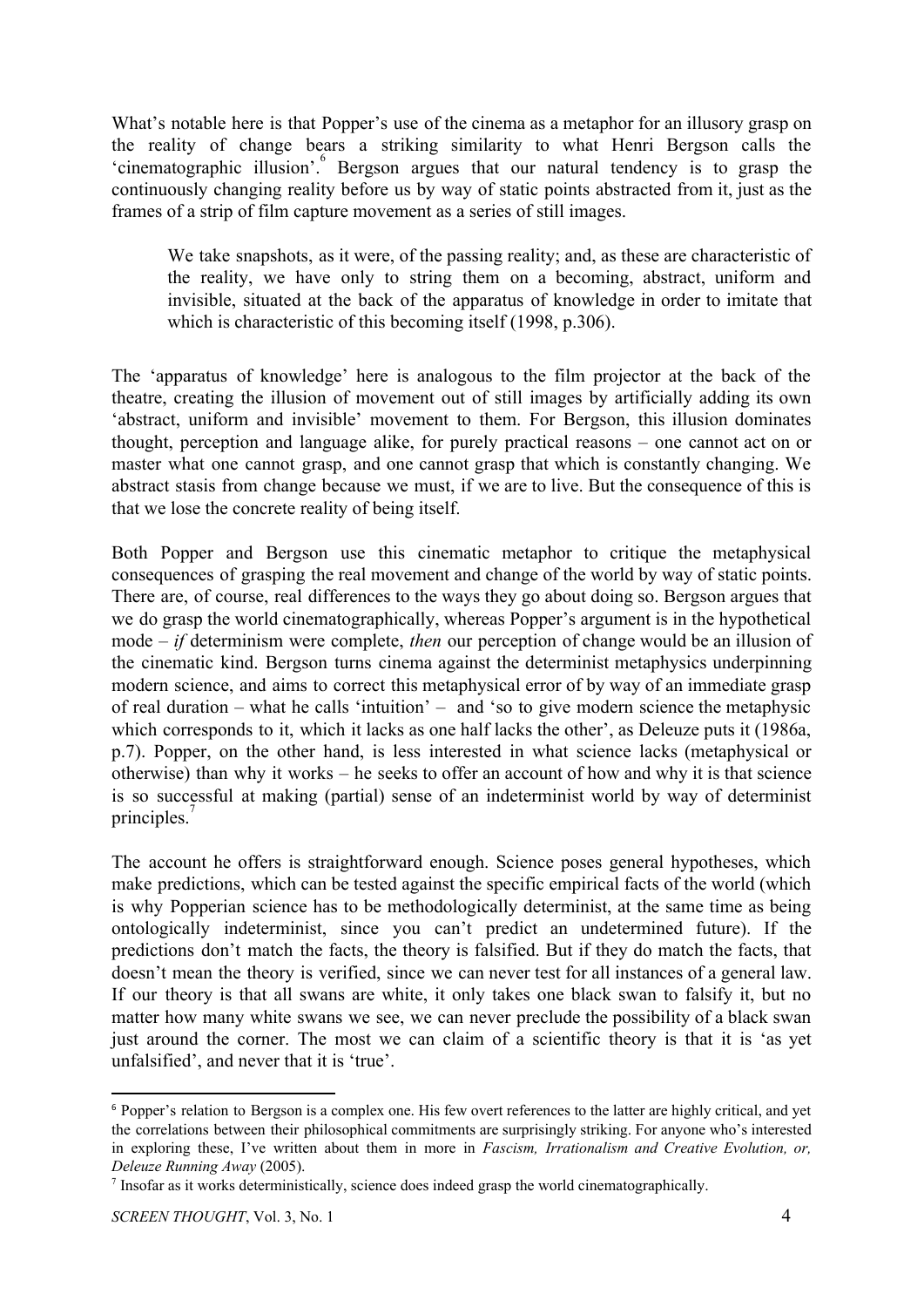One of the consequences of Popper's model is that science can only deal with those parts of the world that do work deterministically, or that can be approximated in that fashion. Given his indeterminist commitments, this means that there will always be parts of the world that escape the purview of science. This sounds a bit like a Kantian noumenon, but it is not. Just because something is beyond the reach of science today, does not mean it will be out of reach tomorrow. But there will always be something at any given moment that is.<sup> $8$ </sup> In other words, the reach of science is both partial and unlimited  $-$  it can never know everything, but it can always know more than it does at any given moment. This means that a 'theory of everything' of the kind some physicists set as their goal is a mirage. But it also opens up the question of whether the indeterminist facet of the world can be grasped or engaged with by modes other than that of science. This is in essence the ambit of Bergsonian 'intuition'. But because intuition as Bergson defines it is necessarily beyond the cinematographic grasp of thought, perception and language, it's hard to see what one could actually do with it, or say about it, philosophically or otherwise.<sup>10</sup> The continuous openness to change that indeterminism requires cannot be captured as itself: whatever the means by which we grasp it, the grasping itself selects or defines just a part or a point in that process of change. We do not comprehend the world as it is, but only the abstractions we cut out of it, like so many still frames in strip of film. In his *Cinema* books, Gilles Deleuze turns to the cinema to resolve precisely this philosophical problem.<sup>11</sup> But in this paper I want to follow Popper instead and see where his ideas might lead us.

### THOUGHT WITHOUT A THINKING SUBJECT*|*

Popper argues that evolution generates knowledge in exactly the same way that science does. In this view, a biological entity is simply another kind of hypothesis, a tentative prediction about what it takes to survive. Just like the hypotheses of science, these predictions are subject to testing – if the entity does not survive, the hypothesis that it is, is falsified. As Popper puts it, this is a

Darwinian theory of the growth of knowledge. From the amoeba to Einstein, the growth of knowledge is the same: we try to solve our problems, and to obtain, by the process of elimination something approaching adequacy in our tentative solutions.' (1979, p.261).

The only difference between science and evolution here is that where the falsification of a biological hypothesis is necessarily fatal, 'scientific criticism often makes our theories perish in our stead, eliminating our mistaken beliefs before such beliefs lead to our own elimination.' (1979, p.261)

<sup>&</sup>lt;sup>8</sup> The invention of the differential calculus, for example, allowed us to deal with continuous variation in strictly static and mathematical terms, and in doing so greatly expanded the realm of phenomena available to empirical testing, with consequences that neither Newton nor Leibniz could have predicted. But the calculus can do so only by taking the movement out of movement, as Carl B. Boyer makes clear. (1959, pp.299–309)

<sup>9</sup> Not all physicists think a 'theory of everything' is possible, of course. See, for example, (Unger & Smolin 2015)

<sup>&</sup>lt;sup>10</sup> As John Mullarkey puts it, "An immediate grasp of the temporal which is inexpressible would hardly seem to be a good place to begin one's philosophy."(1999, p.150)

<sup>11</sup> If you want to follow this claim in greater depth, I explore it in some detail in *Deleuze, Cinema and the Thought of the World* (Thomas 2018).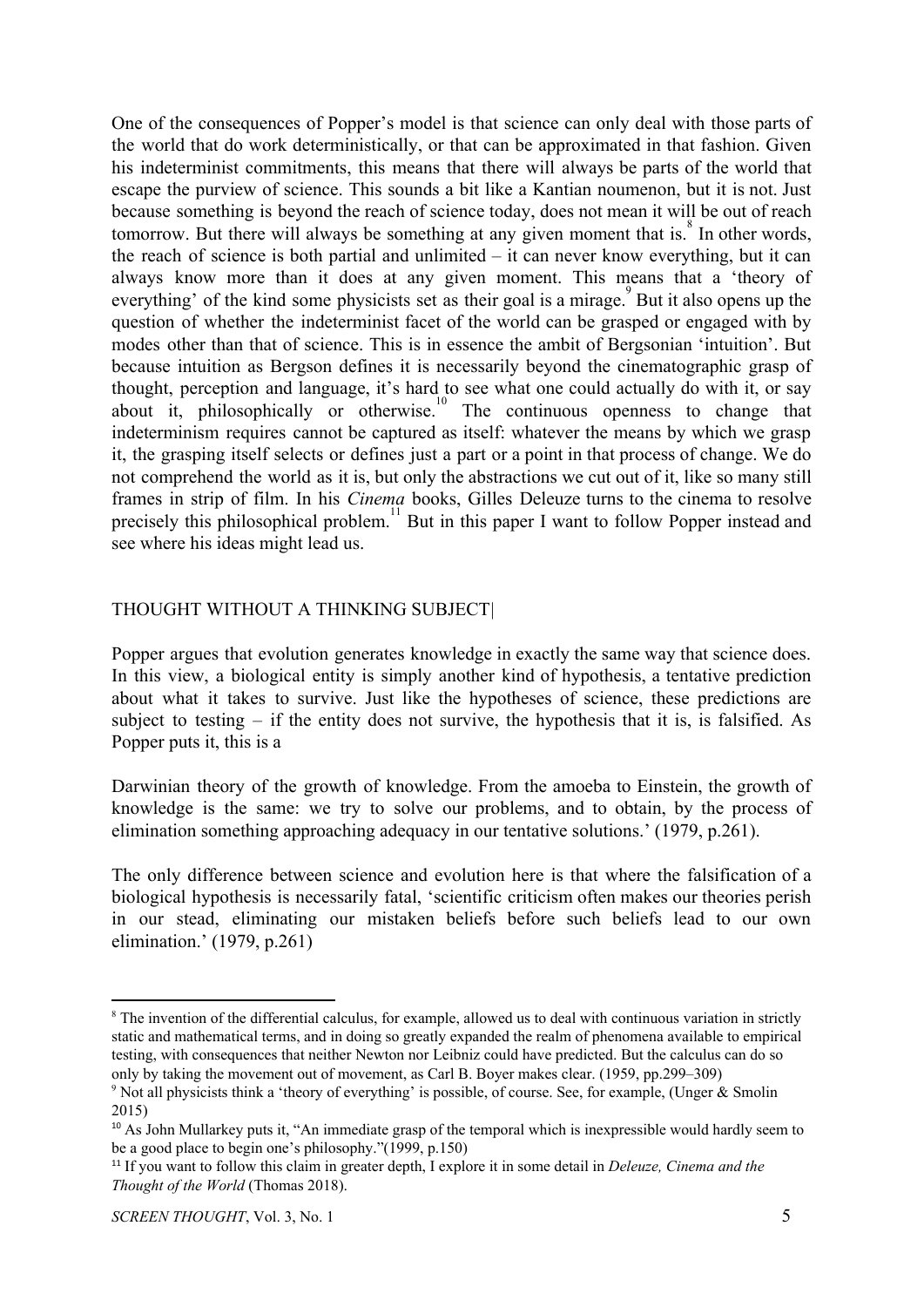This is a strictly objective account of knowledge and of the growth of knowledge – not in the sense that the knowledge in question is objectively true, but rather that it is objectively *real*. Most theories of knowledge treat it as a certain kind of belief – traditionally a justified and true belief, but a belief nonetheless, which makes it a strictly subjective matter.  $\frac{12}{12}$  But Popper's is a theory of knowledge that requires no subjective element – it is, as he puts it, a 'knowledge without a knowing subject' (1979, p.109). This suggests a further possibility that Popper does not explore, but that I intend to. His evolutionary epistemology implies not only that there is objective knowledge, but also objective thought - a thought without a thinking subject.

Such a possibility seems counterintuitive, if only because we associate thought so strongly with consciousness. Indeed, the mere fact of thinking seems to imply (*pace* Descartes) that there must be someone doing that thinking. But unless one wants to posit a Platonic theory of knowledge as eternal and pre-existing (which Popper doesn't), knowledge must be something that is actively made, and at least part of that activity is one of solving problems. And evolution – the dynamic process of hypothesis formation and falsification – does exactly this: it actively solves (survival) problems, with neither agency nor subjectivity nor mystical force driving that action.<sup>13</sup> As Popper puts it in the title of one of his books, 'All life is problem solving' (2010). And neither the problems, the problem solving, nor the solutions have anything to do with subjective awareness or intent. I think it plausible to call this dynamic process of problem-solving thinking, whether there is someone doing that thinking or not.

## RHYTHMIC PULSES IN THE MUSIC OF TIME

The relationship between objective knowledge, objective thought, and falsification turns precisely on the paradoxical relationship between continuous processes and discrete or static identity (in cinematic terms, between the moving images on screen, and the static frames projected thereon). A theory (be it one posed by science or by evolution) is a 'something' – perhaps a theory of gravity, or a species of rabbit. But the process by which that thing is produced – the thinking that produces it – is dynamic and does not stop. It is a becoming without end. So how do you get a discrete thing out of a continuous becoming? The short answer is by abstracting the former from the latter, the same way one picks out a point from the unbroken continuity of a line. This is why Popper describes science as "the art of systematic oversimplification – the art of discerning what we may with advantage omit." (1991, p.44). But the abstraction Popper attributes to science seems to reintroduce a subjective element to knowledge – the choice of abstraction, the mode of simplification, comes from the subjective interests and intentions of scientists. I see no problem with this, since scientists really are subjects. But what of evolutionary knowledge – knowledge without a knowing subject? How does a biological hypothesis become abstracted from the continuous becoming of reality?

The reasoning behind Popper's own anti-essentialist stance is helpful here. The problem with

<sup>&</sup>lt;sup>12</sup> The flaws in this classical formulation of knowledge are well known – for example, 'justification' leads either to infinite regress (since every justification must be justified in turn), circularity (A justifies B, which justifies A, and so on) or authority ('it's that way because God said so'). But most alternatives still retain the subjective element of belief as a central part of what it means for something to count as knowledge – in other words, they insist that there must be a someone who knows it.

<sup>13</sup> Unlike Bergson, Popper is no vitalist.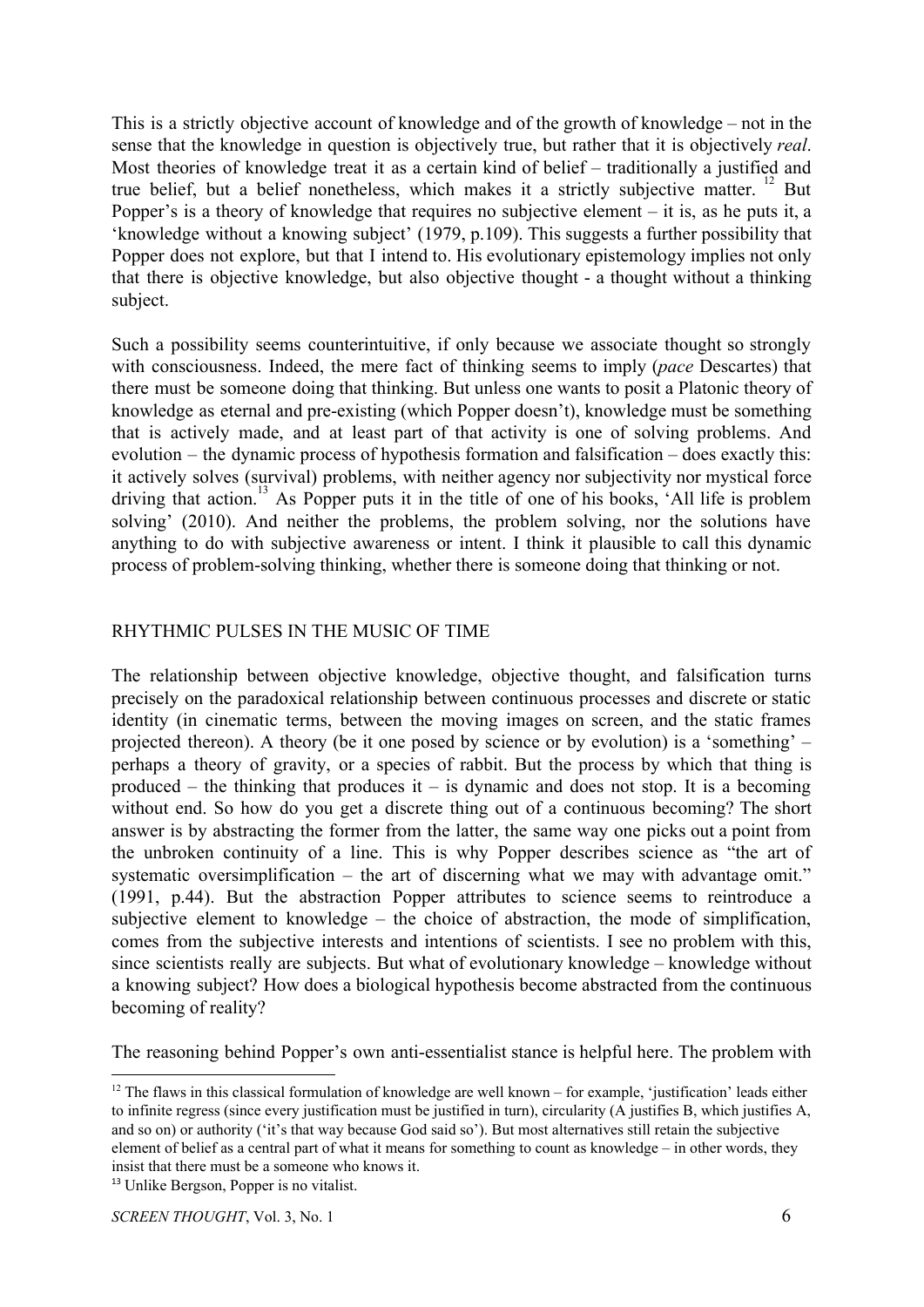essentialism, for Popper, is that it 'amounts to the view that science must seek ultimate explanations in terms of essences…that a satisfactory explanation must be in terms of inherent properties (as opposed to relational properties).' (1979, pp.194–195). It is a view he finds quite unacceptable: 'I reject [he says] all *what-is questions*: questions asking what a thing is, what is its essence, or its true nature.' (1979, p.195. Emphasis his.) His reference to 'relational properties' is the key to understanding this rejection. Any property a thing possesses by virtue of its relations with some other thing cannot be essential to it, since those relations are external to it. But by the same token, any property which does not enter into relations with anything other than itself cannot have any bearing *on* other things. In other words, an essence could neither explain nor relate to anything outside of itself. Should such essences exist, they would by their nature be causally inert, utterly unknowable, internal, impassive and closed, cut off from all other things and with no possible impact on them. Their existence would make no difference whatsoever to the world, to anything in it, so the most parsimonious assumption is that they don't exist at all. And this means that there are (or may as well be) no distinct, self-identical things, only a mutable network of constantly varying relations. There is no there there.

This leads us to a problem that Popper doesn't unpack, but I think we must. When we think of relational properties, we tend to think of them as something that exists between things, without belonging to them. For example, I am taller than my daughter, but 'taller than' isn't a property of me, or of my daughter. It only exists 'between' us - but it still seems to rely on there being a 'me' and a 'my daughter' for it to be between. But if all there are relational properties, then 'things' are just bundles of relations that in the ultimate instance are fully defined only by the whole of relations – the open and thus continuously varying whole of being itself. And that means that there are no things for relations to relate to each other – all there is are relations, and relations between relations, and all that is solid melts into air.

But if there are no things, how can anything be falsified? This problem becomes even more acute when we realise it applies to any philosophy that prioritises processes over things. If the fundamental reality of the world is changing (as Popper thinks), then how do distinct things become differentiated from the continuous, and therefore unbroken, variation of relations between relations that reality is made of? When a species goes extinct – when its survival hypothesis is falsified – then its evolutionary variation, its movement, its change stops. But how can anything stop when all there really is, is process, flow, movement? A rabbit is most certainly a rabbit, and moreover it is *this* rabbit, rather than *that* rabbit. It is where it is and is not where it is not. It was born and will die. So, this rabbit certainly seems like a distinct spatially and temporally bounded thing, not a continuous process. But it only looks like this at a particular temporal scale – more or less the one that we ourselves live at. Slow things down and *this* rabbit dissolves into a mobile section of the continuous variation of genetic material that makes up the species 'rabbit'. Slower still, and we find ourselves following the cycling of organic molecules in and out of the biosphere, all the way to the production of their atomic constituents in the furnace of the stars. Or speed things up, and we see that the rabbit-thing is itself made up of innumerable faster process-things – the trillions of cells that it's made of each have a life span distinct from the organism they make up, being turned over many times before the creature itself dies. Processes of digestion, hormonal fluxes, cellular respiration, protein transcription, and so on all have their own time scales. A mountain seems the most stable and definite of things, but at the right time scale it is fluid, mutable and continuously in flux. In other words, thinghood is always strictly relative, not absolute –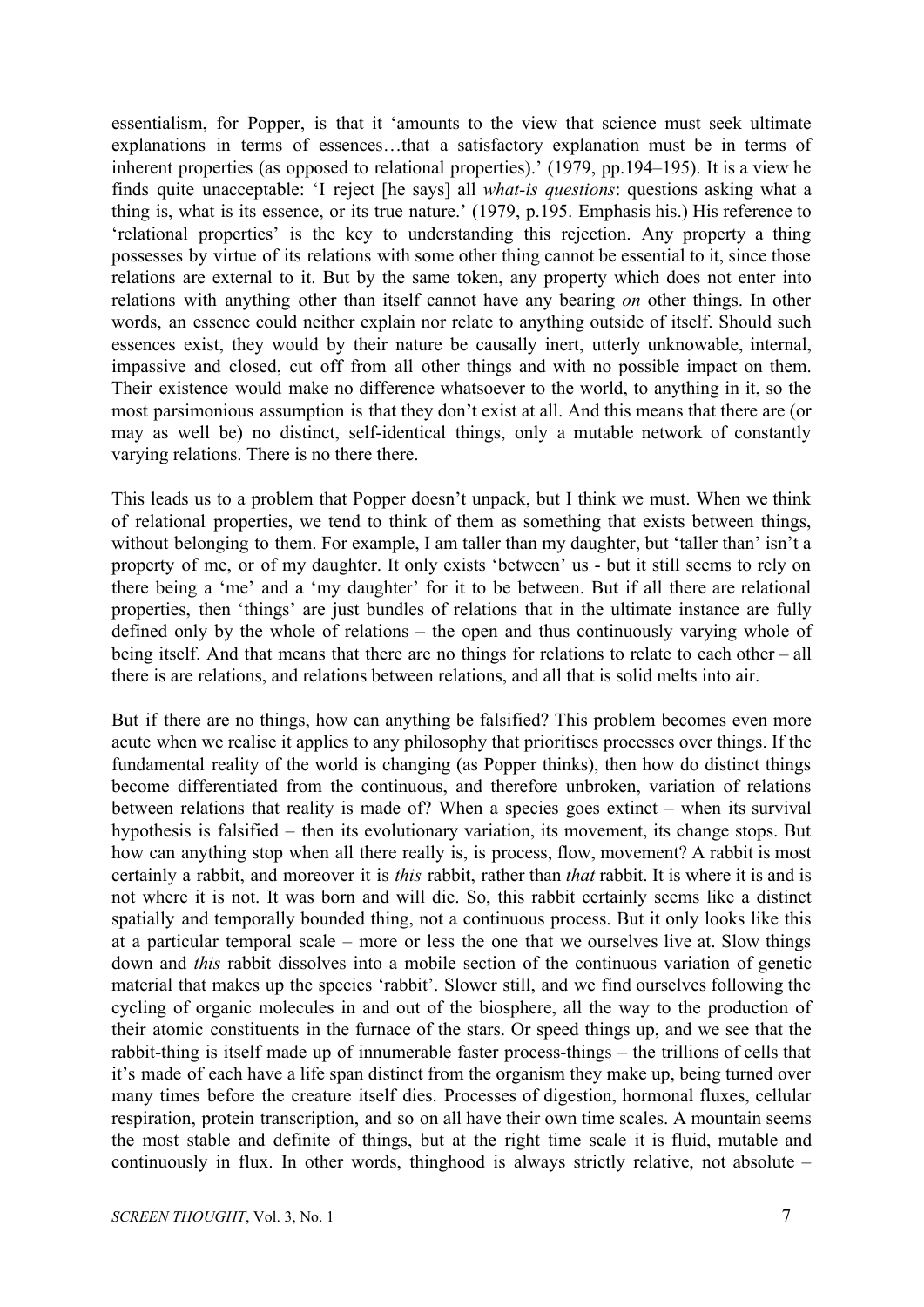relative to the relations of speeds and slowness of the processes that they exist in relation to. Things *are* just bundles of processes, of relations between relations, rhythmic pulses in the music of time.<sup>14</sup> And since individuation – thinghood – is relative to relations between temporal relations, this means that falsification is also relative to a given time scale, a given rhythm. A fox may eat a rabbit, and so put paid to that individual rabbit's survival hypothesis ('run or hide?'), but this does not falsify the evolutionary hypothesis *Oryctolagus cuniculus*. 15 If European rabbits go extinct, this does not falsify the whole mammalian lineage. I don't die if one of my blood cells does. And so on, up and down the scales of time.

So, I would characterise objective knowledge like this: it is a more or less condensed spatio-temporal point of view on the whole of relations, of being, posed in the form of hypothetical solutions to the problems that impinge on the time scales most relevant to that point of view.<sup>16</sup> And objective *thinking* – the growth, change and variation of objective knowledge – would be the variation of that point of view, its movement with respect to the whole. The objective knowledge manifest in the dinosaurs was very successful solution to the problems posed by their environmental niche - but when something from outside the temporal rhythms of that niche intervened (in the intersection of the aeons long passage of a giant asteroid with the cyclic rhythms of the Earth's orbit), their hypothesis, their local point of view, was falsified. The variation in relations so imposed constitute the conditions of and for the new, for the thinking of new forms of objective knowledge – such as that expressed in the rapid post-dinosaur, post-asteroid expansion of the mammalian lineage, all the way to those of us here now, writing and reading this paper.

## CINEMATIC THOUGHT

How does all this bear on the cinema, and on the question of whether and in what sense it might be said to think? In keeping with Popper's anti-essentialist stance, I don't think 'the cinema' is just one thing: it is a bundle of relations between relations, of temporal registers that can be related to each other in various ways in order to bring out certain perspectives on or aspects of it. The cinema can be grasped in terms of film form, of industrial practices, genre divisions, national cinemas, historical trends, and yes, philosophical or theoretical frameworks, and in many other ways again.<sup>17</sup> But some of these bundles do bear on the question of 'film thought'.

First possibility: does hypothesis formation and falsification play some part in 'the cinema'? Does 'objective knowledge' in Popper's sense play any part in it? David Bordwell's cognitivist-inferential model of film spectatorship does turn on the viewer making hypotheses about what will happen next in a film and revising those hypotheses when they turn out to be wrong.<sup>18</sup> But these are the viewer's hypotheses (or at least those of their cognitive apparatus), not the film's – and so subjective thought generated in relation to a given film, not thought

<sup>&</sup>lt;sup>14</sup> It seems worth noting that the variable relations of speeds and slownesses is also a key Deleuzian theme. <sup>15</sup> aka the European rabbit.

<sup>&</sup>lt;sup>16</sup> This is quite close to Deleuze's Bergsonian characterisation of a 'brain' as a centred point of view on the acentred universal variation of the whole. For a more detailed analysis of the latter, see (Thomas 2018, pp.119–132)

 $17$  This is more or less the argument John Mullarkey makes about the troubled relationship of film and philosophy in *Refractions of Reality: Philosophy and the Moving Image.* (2014).

<sup>&</sup>lt;sup>18</sup> Neither the hypothesis formation or the revision of those hypotheses is necessarily a conscious or self-conscious process.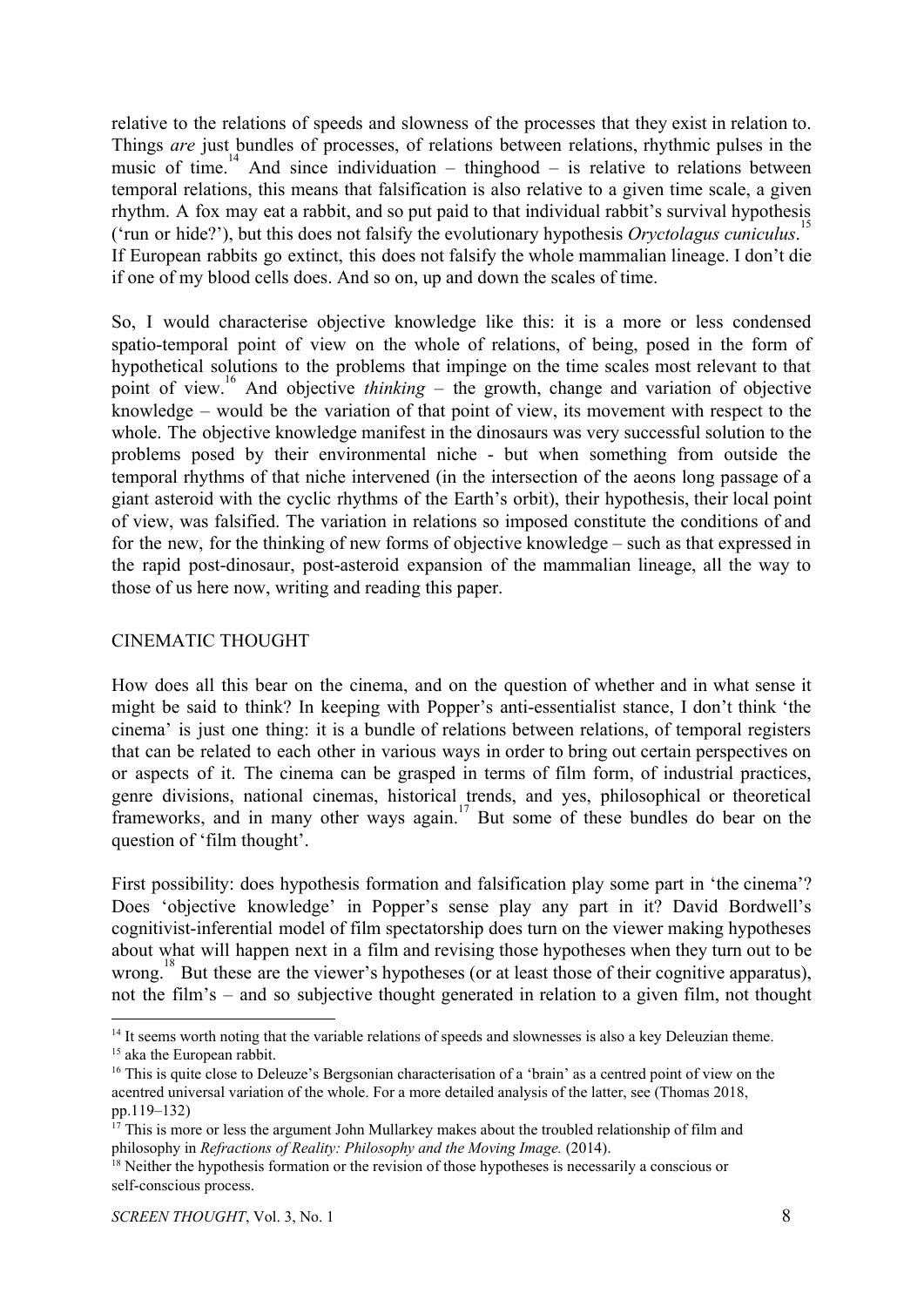#### attributable to that film as such.

It's also possible to argue that there is a process of hypothesis falsification at work in the cinema at an industrial level. If we take a given film to represent a hypothesis (by the producers, say) about what audiences will pay to see, then a genuine flop at the box office serves quite well as a falsification of that hypothesis. Box office success even offers a loose analogy with the reproductive accomplishments of 'as yet unfalsified' biological entities  $-$  a profitable film often leads producers to try and emulate it by making new film with similar themes, genres, or even casting – giving us films 'descended' from the original success, but not identical to it.<sup>19</sup> It may even be possible to extend this logic to the ebbs and flows of a range of historical trends in different aspects of the cinema, although I'm dubious about how informative these sorts of explanations might be at the level of particular films, or features thereof. $20$ 

So, although there may be some aspects of objective knowledge produced by the cinema, I don't know how far this gets us. What about objective thought? Is there some sense in which film – more specifically, the bundle of relations surrounding the dynamic process of the projection of *a* film - can be said to think, without that thought belonging to or coming from some thinking subject (whether that be a director, or writer, or anyone else 'behind the scenes')? In particular, does it, or can it, constitute a mode of thought distinct from philosophy, or at least distinct enough to differentiate it from philosophy (given that anti-essentialist relationalism allows for no absolutely distinct 'things')? If objective thought is, as I've argued, characterised by the variation of a more or less condensed spatio-temporal point of view on the world, then I think the answer is yes.

First of all, a film camera is indeed a point of view on the ceaseless variation of the world. On its own this is not so different from a human point of view, either in its potential mobility or even its recreation of motion by way of static points.<sup>21</sup> But the showing of a film requires more than just a camera to record the images; it also requires a projector and a screen. The projector has its own point of view – a fixed, immobile one located in the projection booth behind the viewers' heads.<sup>22</sup> This means that the images that appear on screen do so from two disjunct points of view *at the same time*: the static one of the projector and the mobile one of the camera. In other words, the motion – the variation – we see on screen is not is not just that of the images of things moving (people, or cars, or whatever you will), or of moving images, but also of the image as a whole. And it is not just camera movement that creates this double movement. In films that have cuts in them (which is most of them), each edit marks a

<sup>&</sup>lt;sup>19</sup> Darwinian evolution doesn't require genes, or any other specific infrastructure. All it requires is repetition with variation and selection – or more aptly, the deselection or falsification of variants that prove to be flawed 'survival hypotheses.

<sup>20</sup> Evolutionary explanations are potentially relevant to *any* historical process including repetition with variation plus selection – so evolutionary explanations don't need to map onto the 'DNA replication + mutation' specification of the modern evolutionary synthesis - see (Jablonka & Zeligowski 2014, pp.9–40). But this also means that any evolutionary account of some feature of the world only takes on genuine explanatory force to the extent that it specifies the particular modes of repetition, variation and selection at work in the phenomena to be explained – which is why I'm dubious of their value in the study of the cinema, unless there is a genuine attempt to get into the fine details of how the features characterising Darwinian evolution are realised in cinema.

 $21$  According to Oliver Sacks, there's good empirical evidence to suggest that Bergson was right about human perception operating cinematographically (2004).

<sup>&</sup>lt;sup>22</sup> Otherwise the image it projects would fly all over the walls, which might be fine for some forms of experimental installation art, but doesn't work very well for most other forms of cinema.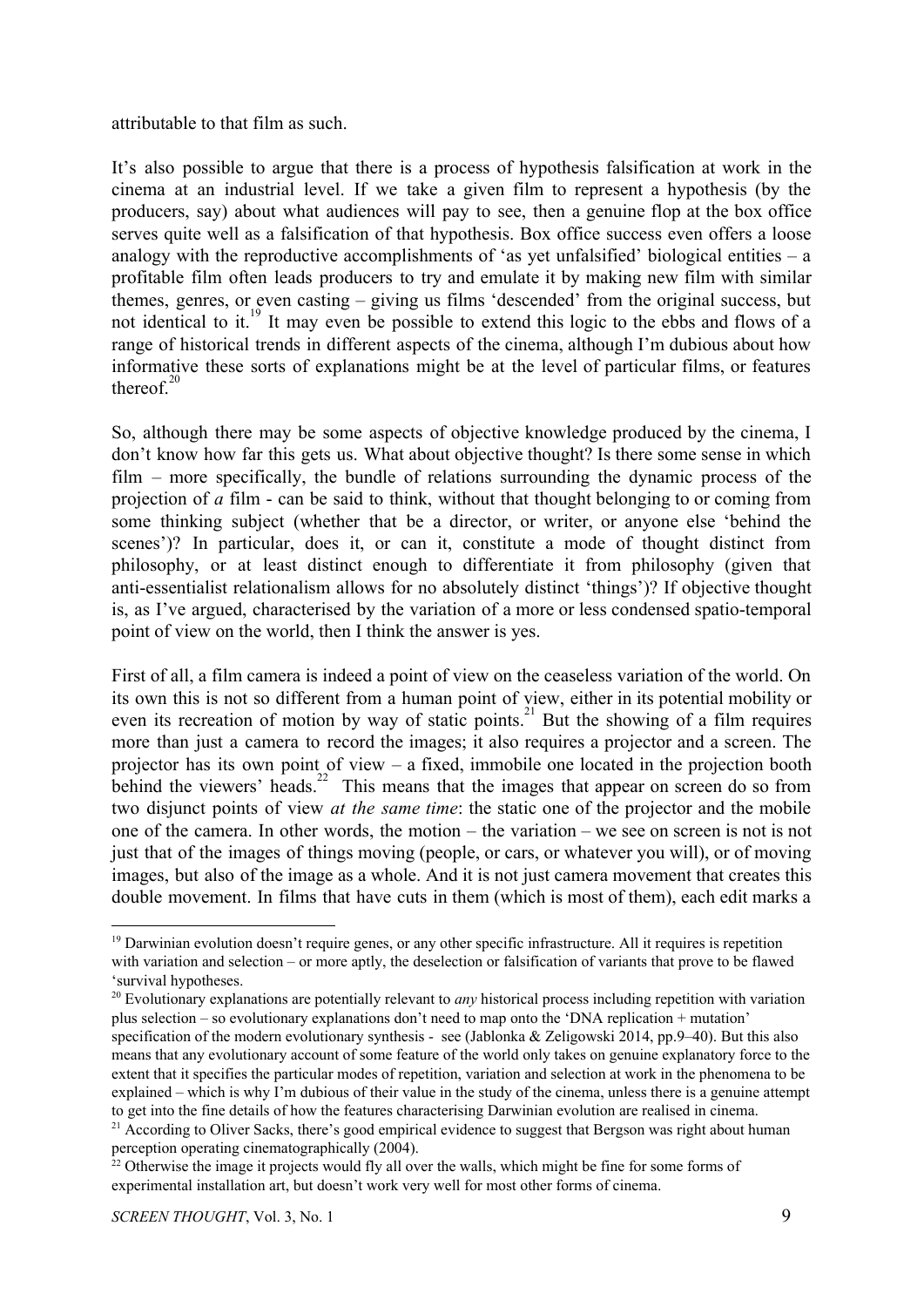leap in space or size or time (or all three) mapped on to the immobility of the projector. Add to this the fluidity of cinematic time (via the speeding up of the frame rate of the camera to slow down the movement of the image, or vice versa), the differences between screen time and story time, and the endless possibilities afforded by the tensions between framing, composition and the manipulation of on and off screen space, and you have a highly complex mode of multiple modes of manipulation and composition of mobile points of view on the processes of the world.

The aspect of this that stands out for me is the complex of possibilities afforded by both the interweaving of both continuous variation and stasis. The movement from still frames to mobile image on screen is only the first layer of this; the stillness of the rectangular screen/projector's point of view in relation to the mobile point of view of the camera is another; the tension between discrete shots cut together into a seamless continuity (that of the film-strip, but also that of the constructed spatio-temporal world) another. As Jean Epstein argues in *The Intelligence of a Machine*  $(2014)^{23}$ , the condition of cinematic thought is neither static frames nor mobile continuity, but rather the unceasing transformation of one into the other, and back again. In other words, the cinema's objective thought is not just given in the variation of its point of view on the unceasing change of the real, it is the capacity of that variation to move from continuous to discrete, from process to 'thing' and back again.

It is always possible to say philosophical things about the cinema, but this is true of anything at all (philosophy has no 'proper' subject matter). The philosophical appeal of the cinema's particular form of objective thought lies rather in its capacity to offer a thinking of the process reality of the world that bears on the human in ways that go beyond the human, and beyond any merely human philosophy. In other words, the cinema thinks more, or other, than philosophy can say.<sup>24</sup> Anyone who has read a film review, or tried to recount a film experience to someone outside the cinema knows that what we can say of a film can never do justice to what it means to be exposed to it (just film is exposed to and by the light of the world, so we are exposed to and by the light of the cinema). For the disjunction of the projector and camera is imposed upon us by the conditions of theatrical exhibition: the projector replaces our view of the world with its own images, replaces our head and eyes with its own, which are in turn doubled and disjunct with and by the mobile view of the camera. In this way the objective thinking of the cinema exposes us to its mobile view of the mobility of the real, a thinking that is neither philosophy's nor our own. It is, rather, a thought of the world that belongs to the cinema before it belongs to us, and whose capacity for the composition of disjunct bundles of relations is other than that of philosophy (or indeed of science, or any other humanly centred perspective on the world).

The reciprocal genesis of stasis and movement, the discrete and the continuous, that we find in the cinema cannot be reduced to, or fully subsumed by, philosophy. If it could, film-philosophy would be pointless, since philosophy would thereby contain the cinema in itself, making the cinema as such unnecessary for philosophy. By the same token, although the cinema's capacity for thought bears on and perhaps transforms philosophy, it does not and cannot replace philosophy, or even reproduce what philosophy already has or thinks. Philosophy is not cinema, and cinema is not philosophy. But neither are they fully or entirely

<sup>&</sup>lt;sup>23</sup> A book that deserves to be better known, and which should be regarded as one of the founding texts of film-philosophy.

<sup>24</sup> This is the core logic Deleuze's *Cinema* books are built around. (Deleuze 1986a, 1986b)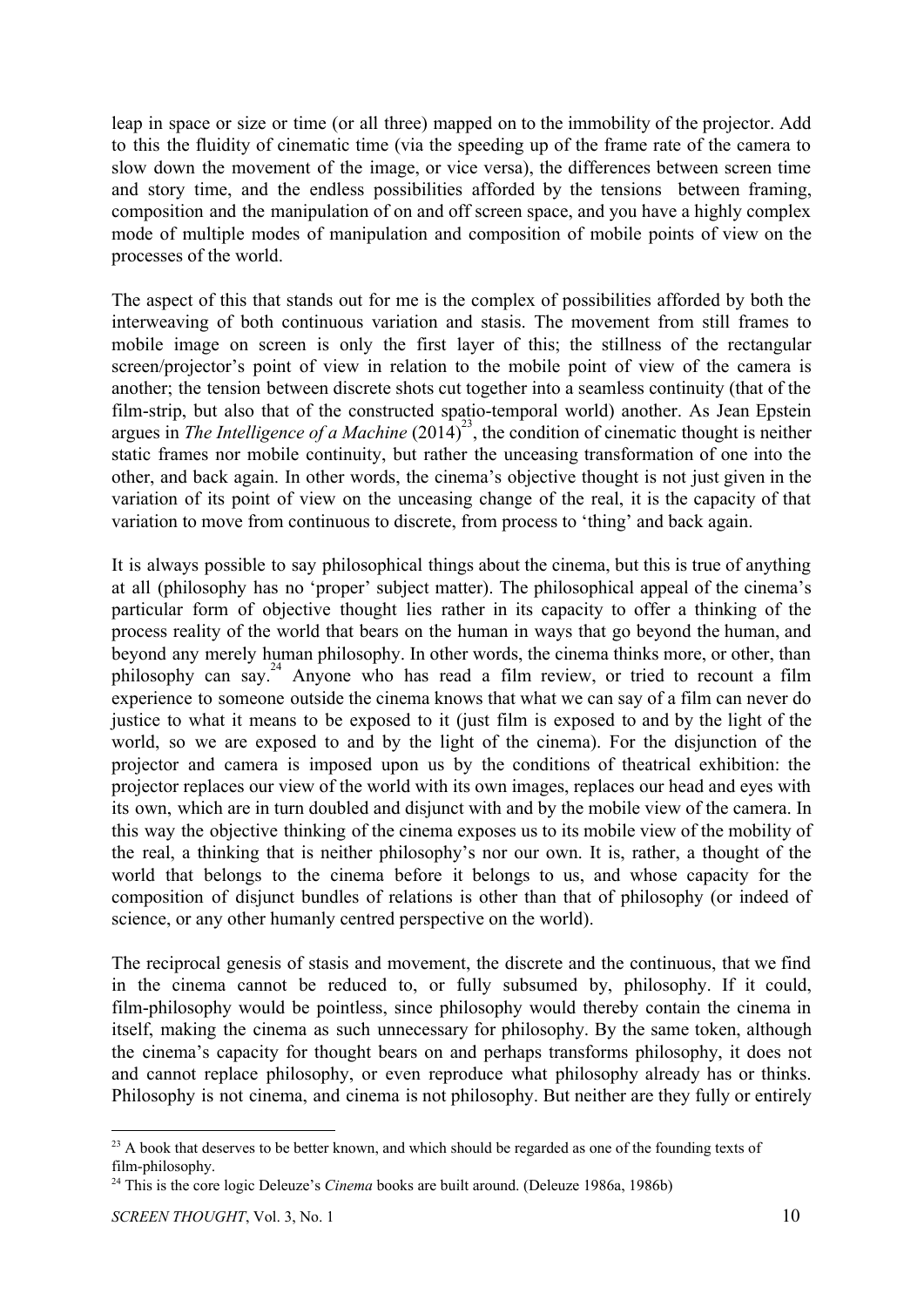themselves. This is a simple consequence of Popper's relational objectivism: no entity is ever fully closed on itself (there are no essences), and to the extent that they open onto relations with other process-things, other temporal rhythms, every entity is changed. The difference between cinema and philosophy lies not in the comparison of what they are (their non-existent essences), but in the relation between their processes, between their respective material and formal articulations of time. It is time that brings cinema and philosophy to bear on each other, and in that relation has the capacity to transform both, to process their processes, and so to think what neither can alone.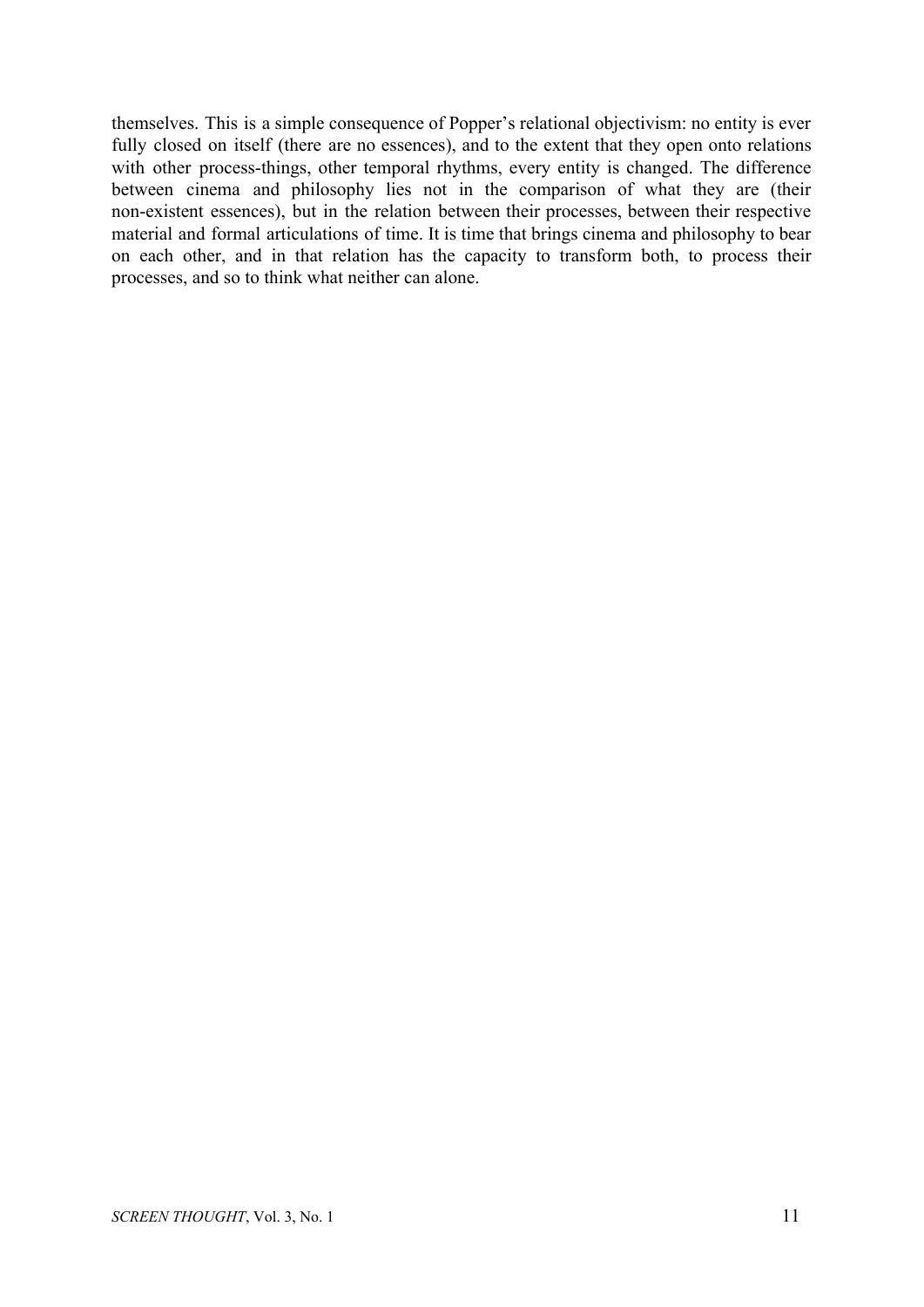### REFERENCES

Bergson, H (1998). *Creative evolution*, Dover, Mineola, N.Y.

Boyer, CB (1959). *The history of the calculus and its conceptual development* Reprint [d. Ausg.] 1949., Dover Publ, New York.

Deleuze, G (1986a). *Cinema One*, University of Minnesota, Minneapolis.

Deleuze, G (1986b). *Cinema Two*, University of Minnesota, Minneapolis.

Epstein, J (2014). *The intelligence of a machine* First edition., Univocal, Minneapolis, MN.

Jablonka, E, Lamb, MJ & Zeligowski, A (2014). *Evolution in four dimensions: genetic, epigenetic, behavioral, and symbolic variation in the history of life* Revised edition., A Bradford Book, The MIT Press, Cambridge, Massachusetts ; London, England.

Moore, AW (2012). *The evolution of modern metaphysics: making sense of things*, Cambridge University Press, Cambridge ; New York.

Mullarkey, J (1999). *Bergson and philosophy*, Edinburgh University Press, Edinburgh.

Mullarkey, J (2014). *Refractions of reality: philosophy and the moving image.*, Palgrave Macmillan, Hampshire & New York.

Popper, K 1979, *Objective knowledge: an evolutionary approach* Rev. ed., Clarendon Press ; Oxford University Press, Oxford [Eng.] : New York.

Popper, K 1991, *The open universe: an argument for indeterminism*, Routledge, London.

Popper, K 2002a, *Conjectures and refutations: the growth of scientific knowledge*, Routledge, London ; New York.

Popper, K (2002b). *Unended quest* Rev. ed., Routledge, London ; New York.

Popper, K (2008a). *The Open Society and Its Enemies: Hegel and Marx* Repr., Routledge, London.

Popper, K (2008b). *The Open Society and Its Enemies: The spell of Plato* Repr., Routledge, London.

Popper, K (2010). *All life is problem solving*, Routledge, London.

Sacks, O (2004). 'In the River of Consciousness', *The New York Review of Books*, vol. 51, no. 1, accessed from <https://www.nybooks.com/articles/2004/01/15/in-the-river-of-consciousness/>.

Thomas, AJ (2005) 'Fascism, Irrationalism and Creative Evolution, or, Deleuze Running Away', *Bulletin de la Société Américaine de Philosophie de Langue Française*, vol. 15, no. 2, pp. 1–27.